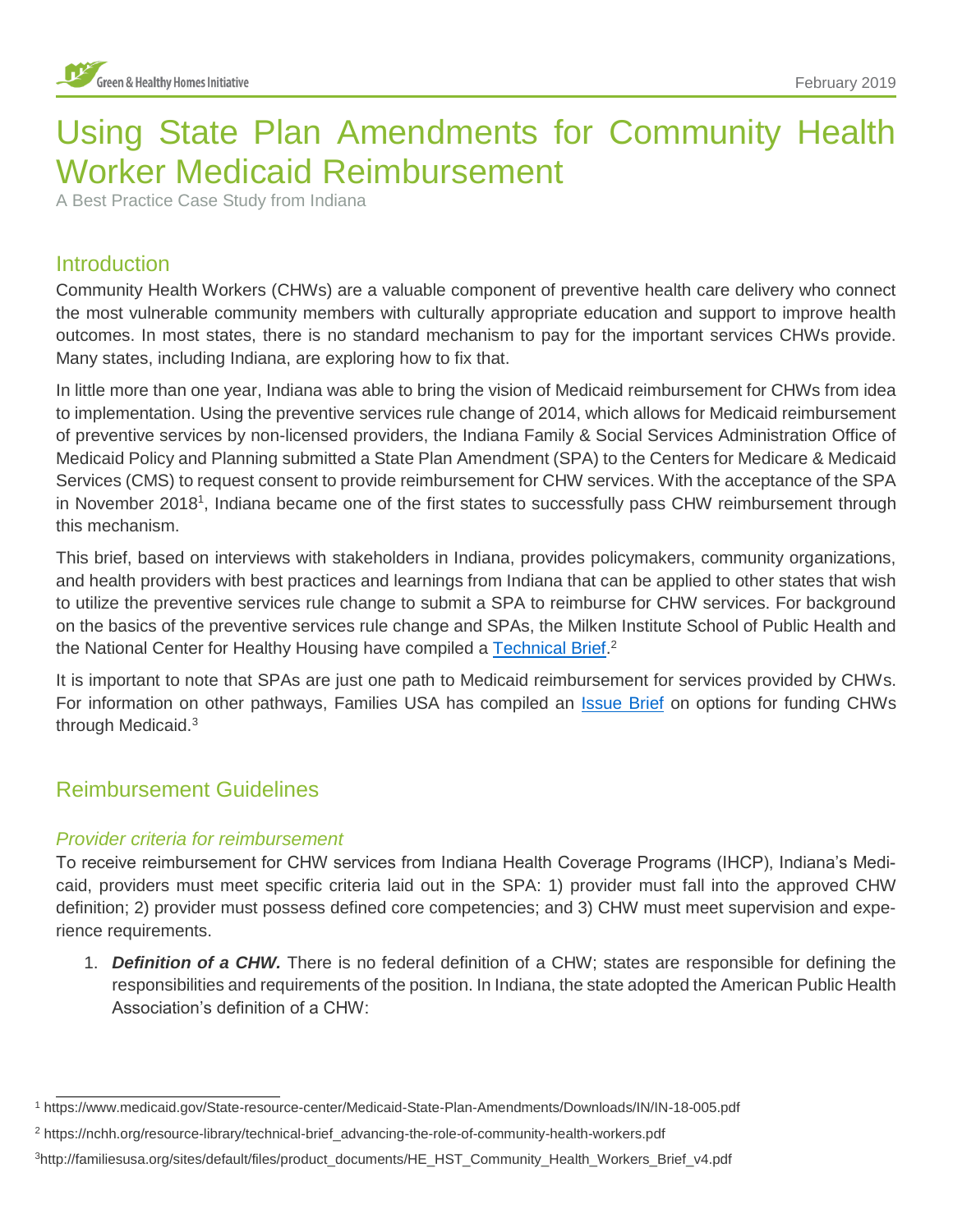

*A community health worker (CHW) is a frontline public health worker who is a trusted member of and/or has an unusually close understanding of the community served. This trusting relationship enables the CHW to serve as a liaison/link/ intermediary between health/social services and the community to facilitate access to services and improve the quality and cultural competence of service delivery. A CHW also builds individual and community capacity by increasing health knowledge and self-sufficiency through a range of activities such as outreach, community education, informal counseling, social support and advocacy.*

- 2. *CHW competencies.* Specific competencies a CHW should possess were also named in the SPA, including:
	- Communication skills
	- Outreach skills
	- Service coordination & navigation skills
	- Capacity-building skills

• Education and facilitation skills

• Advocacy skills

- Individual & community assessment skills
- Interpersonal & relationship building skills
- Professional skills and conduct
- Evaluation and research skills
- Knowledge base
- 
- 3. *CHW requirements.* In addition to possessing the core competencies above, CHWs must also meet specific requirements related to supervision and experience to be eligible for reimbursement:
	- CHWs must be employed by an IHCP-enrolled billing provider
	- CHWs must provide services under the supervision of a set list of designated IHCP-enrolled provider types, including physician, health services provider in psychology (HSPP), advanced practice nurse (APN), physician assistant, podiatrist, chiropractor
	- CHWs must be certified by approved certification body in Indiana **or** have at least an associate's degree in a healthcare-related field **or** have employer-based training that covers the identified CHW competencies (listed above)

All the information in this section and more can be found in the [IHCP Bulletin](http://provider.indianamedicaid.com/ihcp/Bulletins/BT201826.pdf) announcement from May 31, 2018 and the approved [State Plan Amendment.](https://www.medicaid.gov/State-resource-center/Medicaid-State-Plan-Amendments/Downloads/IN/IN-18-005.pdf)

#### *Reimbursement qualifications and amounts*

Certain services are qualified for reimbursement while others are excluded. Services that qualify are largely education- and prevention-based and must be provided face-to-face. A complete list of those services can be found [here.](http://provider.indianamedicaid.com/ihcp/Bulletins/BT201826.pdf)

Providers submit claims for reimbursement to Medicaid using specified procedure codes that were already in existence. Covered services can be billed in increments of 30 minutes (1 unit) and are limited to 2 hours (4 units) per day, per member and 12 hours (24 units) per month, per member.<sup>4</sup>

1

<sup>4</sup> http://provider.indianamedicaid.com/ihcp/Bulletins/BT201826.pdf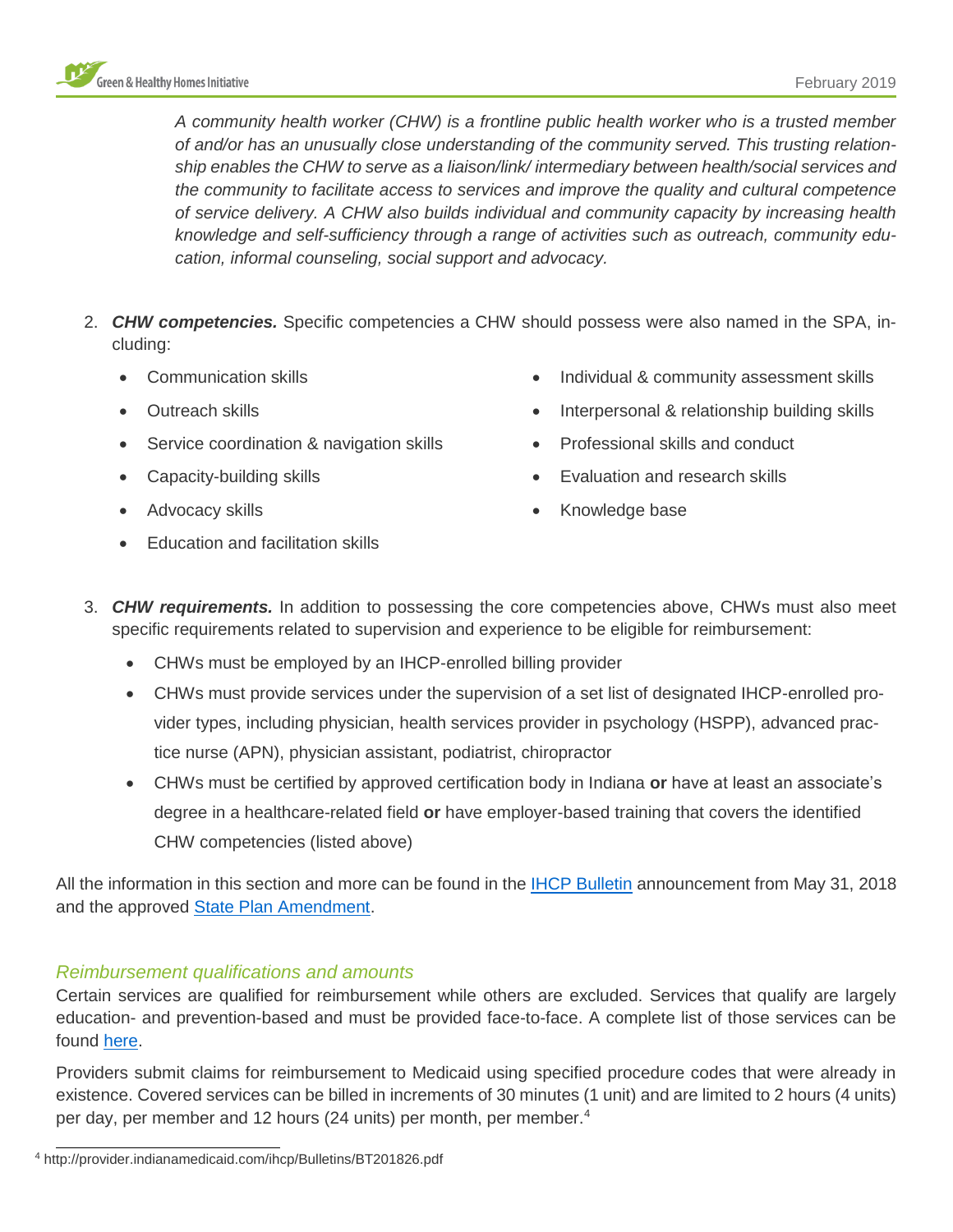Reimbursement amounts are based on the resource-based relative value scale (RBRVS). The RBRVS is the payment system used by CMS to determine how much providers will be paid for services based on the resource costs for providing those services.<sup>5</sup>

Units (30-minute increments) are priced at 50% of (RBRVS) and based upon the number of patients seen at one time as is shown in Table A below.

| <b>Table A: Reimbursement Amounts by Procedure Code</b> |                                                                  |                          |
|---------------------------------------------------------|------------------------------------------------------------------|--------------------------|
| Code                                                    | <b>Definition</b>                                                | <b>Amount (per unit)</b> |
| 98960                                                   | Self-management education & training, face-to-face, 1 patient    | \$9.70                   |
| 98961                                                   | Self-management education & training, face-to-face, 2-4 patients | \$4.67                   |
| 98962                                                   | Self-management education & training, face-to-face, 5-8 patients | \$3.43                   |

# Learnings from Indiana

Indiana was able to take the idea of a CHW reimbursement from vision to implementation in less than one year. Along the way stakeholders learned important lessons that could be useful to others with similar goals.

# *Engage an influential champion.*

Many of the conversations with stakeholders in Indiana begin and end with Dr. Jennifer Walthall, current Secretary of the Family and Social Services Administration (FSSA) and former Deputy State Health Commissioner and Director for Health Outcomes at the Indiana State Health Department. FSSA administers Indiana's Medicaid program. In this role, Dr. Walthall charged the Office of Medicaid Policy and Planning with exploring the potential to implement CHW reimbursement.

# **Learning #1**

Identify champion(s) that has both the expertise to understand the need for and importance of health worker reimbursement and the influence and position to move things forward in your community.

Simultaneously, Dr. Walthall served on the Governor's Health Workforce Council (Council), which is charged with coordinating health workforce-related policies, programs, and initiatives within Indiana in order to reduce cost, improve access, and enhance quality within Indiana's health system. The Council created the Community Health Initiative to explore the potential to increase training for CHWs and implement reimbursement. This work helped create momentum and sustainability for the ongoing CHW Workgroup, which will be discussed in the next section.

Many of the individuals involved in the process felt that without Dr. Walthall's drive, determination, and influence the SPA would not have moved forward as quickly as it did, if at all. Everyone underscored the need for an influential champion – someone who has the position and power to move Medicaid coupled with the vision and drive to inspire others to make it happen. In the case of Indiana, this was the Secretary of the agency that oversees Medicaid in the state, but more important than her position was her background in and understanding of the value of CHWs and her passion to address the social determinants of health. It is likely this person (or people) exists in many other states, they just need to be identified and engaged.

1

<sup>5</sup> https://www.ama-assn.org/about/rvs-update-committee-ruc/rbrvs-overview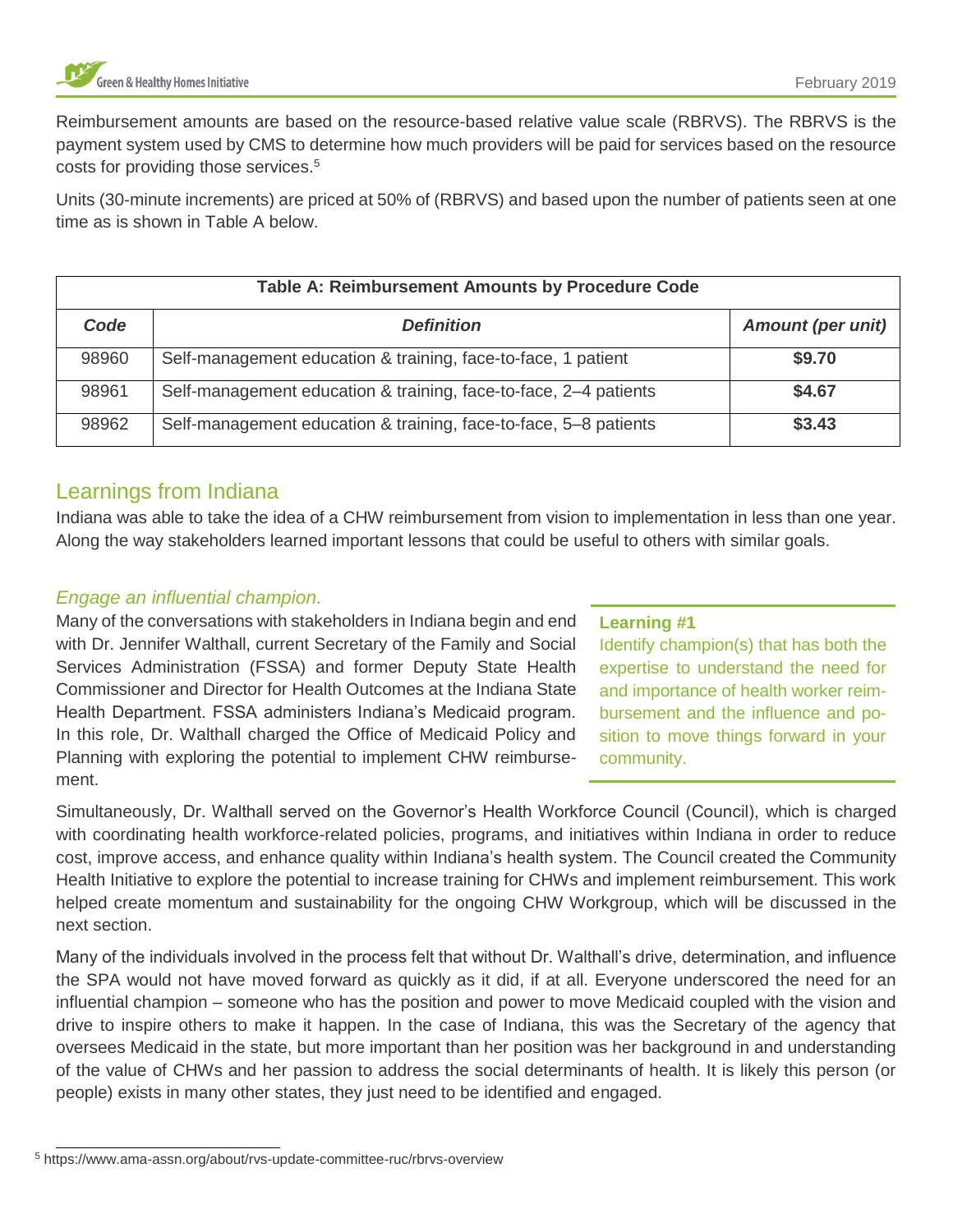

# *Solicit input early, widely across stakeholders, and often*

From the beginning, the effort to secure CHW reimbursement was a collaborative, cross-agency effort. Dr. Walthall's experience in multiple government agencies laid the groundwork, but the ongoing effort of key stakeholders to solicit ideas and feedback proved key in garnering the support that led to a smooth and efficient SPA development and submission process.

Key stakeholders all pointed to the significant role collaboration and cooperation played, not only within government, but also across sectors. While FSSA was leading the charge, they recognized that the expertise and buy-in of others would be integral to success.

#### **Learning #2**

Be intentional about structuring your team from the beginning to ensure that all potential stakeholders are represented and be willing to bring other stakeholders in as needed throughout the process. Establish and share goals and necessary commitments of team as early as possible.

Indiana was very intentional about creating a formal space for collaboration between government, providers, training organizations, community-based organizations and others. The group, titled the CHW Workgroup, was convened and chaired by the Indiana Department of Workforce Development. Comprised of 14 voting members, the workgroup was tasked by the Governor's Health Workforce Council with defining and understanding the needs of CHWs in Indiana. A complete list of organizations involved in this workgroup can be found in Appendix A and minutes from the workgroup meetings can be found [here.](https://www.in.gov/dwd/3202.htm)

Workgroup members most often cited two major keys to success: the upfront transparency around the goals and expected commitment of participants and the diversity of the group.

*Transparency:* All members were asked to commit to attending all bi-monthly meetings in-person, with makeup work required if an individual missed more than one. The goals of the group were clear – they were to determine how the state would define CHWs, including what training and education would be necessary and what specific activities should be expected of the role. This transparency and clarity led to high levels of engagement from participants and an efficient process.

*Diversity:* Participants came from all sectors and represented different perspectives, including government, providers (CHW employers), training organizations, and community-based organizations. They followed a collaborative process – for example, to determine necessary CHW attributes, each participant submitted 5-6 qualities and the group discussed each until they had a manageable list.

While the diversity of perspectives in the group was praised, some also noted that there were gaps. Most notably, there were no CHWs in the workgroup. The workgroup noted this missing piece partway through the process, but due to workgroup rules, voting members could not be added. Instead, the Department of Workforce Development called for **reactor panels** – an open invitation to CHWs and other stakeholders to hear the groups work in progress and provide feedback.

Stakeholders also mentioned the need for more CHW employer participation. While the group did have a few providers that employ CHWs, some noted the group was heavy on government and training agencies. Specifically, one participant noted that another large healthcare system would have been beneficial, as only two were involved (IU Bloomington and Ascension St. Vincent). These employers have specific expertise on hiring within the healthcare system, specifically around what skills are currently needed. As one individual mentioned, without a pipeline of jobs that fit the newly defined and reimbursable position, there will be no demand.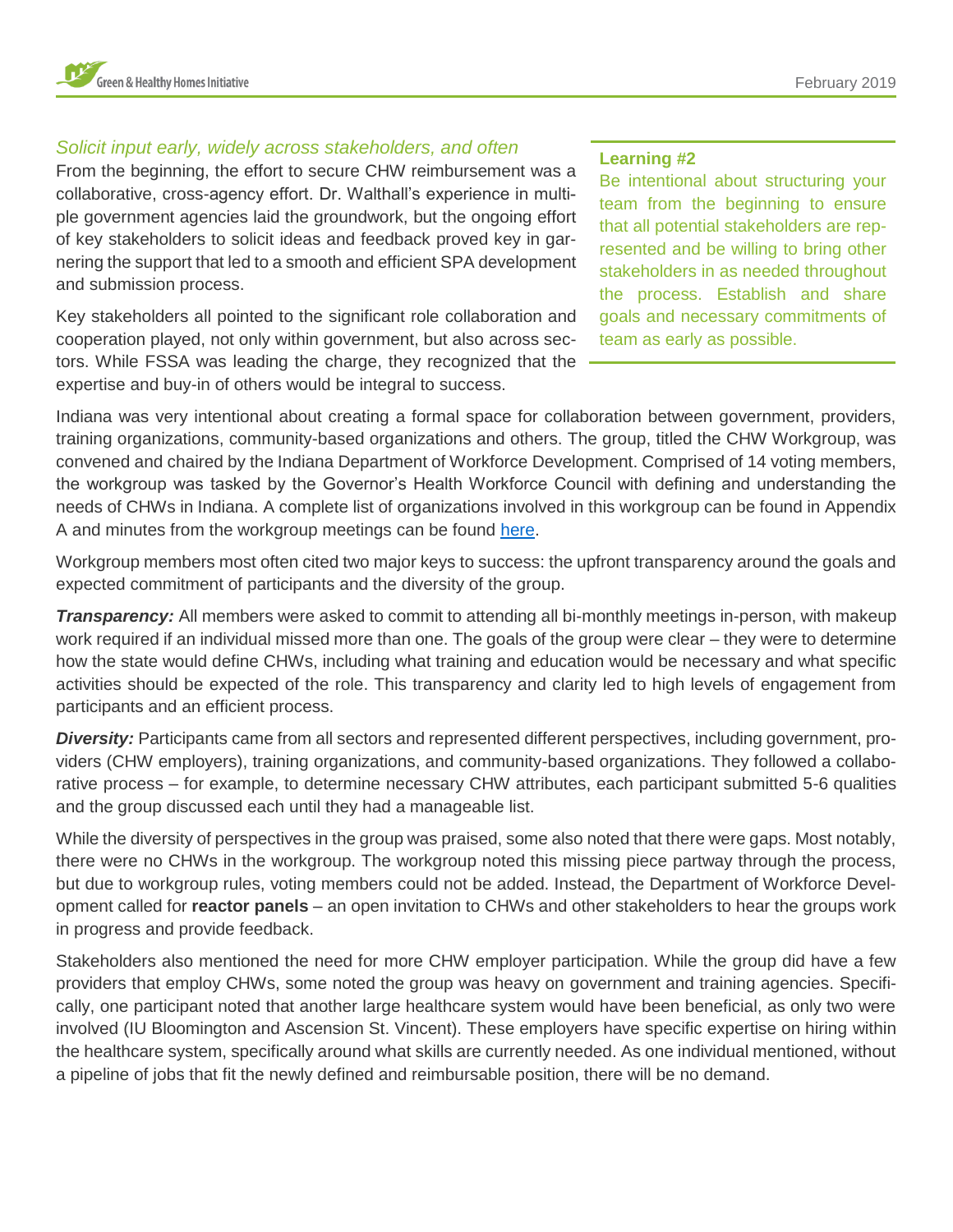#### *Take steps to ensure uptake*

Ideally, the passing of CHW reimbursement will increase the use of CHWs and in turn provide greater access to necessary medical services for individuals that need them most. To ensure this happens, employers and CHWs must understand the requirements for reimbursement and the process for billing Medicaid for CHW services.

While still in the early stages, Indiana has not done much in this area. One stakeholder believed that while larger employers with stronger government relationships are aware of the reimbursement opportunity

#### **Learning #3**

Since not every key stakeholder in the state can be engaged in planning, it is essential that both employers and health workers statewide understand the reimbursement requirements and process.

as well as the necessary requirements, smaller, more independent employers are likely less informed and may struggle with understanding the billing processes and reimbursement criteria. An employer also noted that the process for billing must be simple or employers would not bother, especially if the time spent was not worth the reimbursement amount.

If well publicized and easily understood, stakeholders believed that the reimbursement, although not a high dollar amount, would incentivize providers to employ more CHWs.

### *Clearly define CHW role and career pathway*

There is no federal definition of a CHW; states are responsible for defining the responsibilities and requirements of the position. In Indiana, the state adopted the American Public Health Association's definition of a CHW. They also outlined specific competencies essential for CHWs. An employer noted the importance of this statewide definition for training, hiring, and building a career pathway for the role.

*Training:* Training vendors were involved in the CHW Workgroup, al-

lowing for an easy transition from planning to the implementation of a CHW certification program that met the requirements outlined in the SPA. Currently three vendors offer this certification in Indiana, each of whom was involved in the CHW Workgroup.

*Hiring:* Employers can utilize the definition and desired competencies to build job descriptions and target recruitment. Given that many of the CHWs will now be certified, employers can also look to the training agencies for lists of certified individuals. It is important to note that certification is not a requirement, but CHWs must meet other educational criteria if they are not certified.

*Career Pathways:* With the newly adopted definition, competencies, and certification for the CHW role, stakeholders believe that the position will now acquire a more defined career path similar to Emergency Medical Technicians and Patient Care Technicians, many of whom later continue their training to become nurses, doctors, or other types of health providers

# **Conclusion**

In little more than one year, Indiana was able to take the idea of CHW reimbursement from an idea to actuality with the submission to CMS of a State Plan Amendment that took advantage of the preventive services rule change. This pathway has been open to any state since 2014, yet Indiana is one of the only states that has submitted, though others are working towards submission. CMS' approval of the Indiana SPA sets precedent that this type of Medicaid reimbursement is allowable, opening the door for replication in other states. This brief

#### **Learning #4**

Before submitting for reimbursement, ensure the state has defined the requirements and responsibilities of the CHW position. Ensure that training and upward mobility are available.